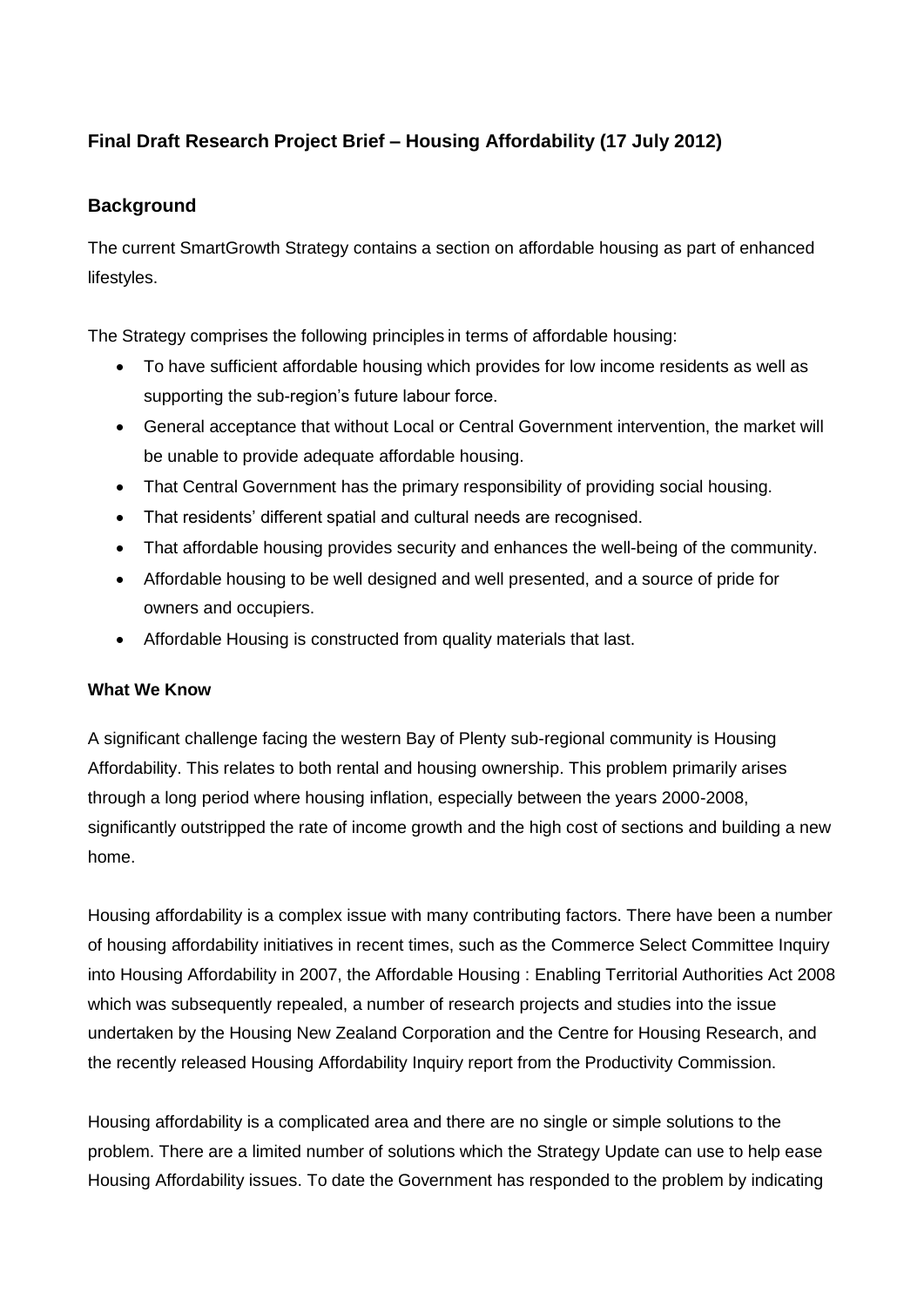that if more land is zoned for residential development, then housing will become more affordable. This approach ignores the costs of servicing the additional land and landbanking. The sub-region is facing a number of challenges that contribute to housing affordability. They include (but are not limited to):

- Income (the ability to meet housing costs and/or save to purchase a house);
- Rents and house prices (level of payment required);
- Finance (cost and availability of credit to borrow to purchase a house);
- Demographic factors (household formation rates and migration inflows);
- Labour market conditions (income security and wage/salary rates);
- Supply factors (rental stock, 'first-purchase' housing stock, new buildings, and vacant developable/sub-dividable land);
- Declining affordability due to less housing stock in the under \$400,000 bracket;
- Housing types not always reflective of the changing demographic profile for example insufficient supply in the one and two bedroom market;
- Housing supply and section size not reflective of the affordability profile in the Western Bay;
- Land values increasing significantly since 1997 which is having a marked impact on affordability.

In order to try and address some of these issues the sub-region has focussed on:

- Ensuring that new housing sites come on the market at the lowest possible cost reflecting the most efficient servicing and regulatory consent processes;
- Considering housing affordability impacts when new growth areas are being identified and costed;
- Accepting that larger areas of new development are likely to be more affordable given the economies of scale for servicing;
- Continuing to advocate to Central Government in relation to household income and other government financial levers, eg tax relief, which could make housing more affordable;
- Encouraging developers to pilot some higher density housing examples and to learn from successful developments which currently exist, eg Urban Ridge in Tauranga City;
- Continuing to implement the Papakainga Housing Toolkit;
- Investigating the use of incentives for affordable housing developments.

### **Project goal**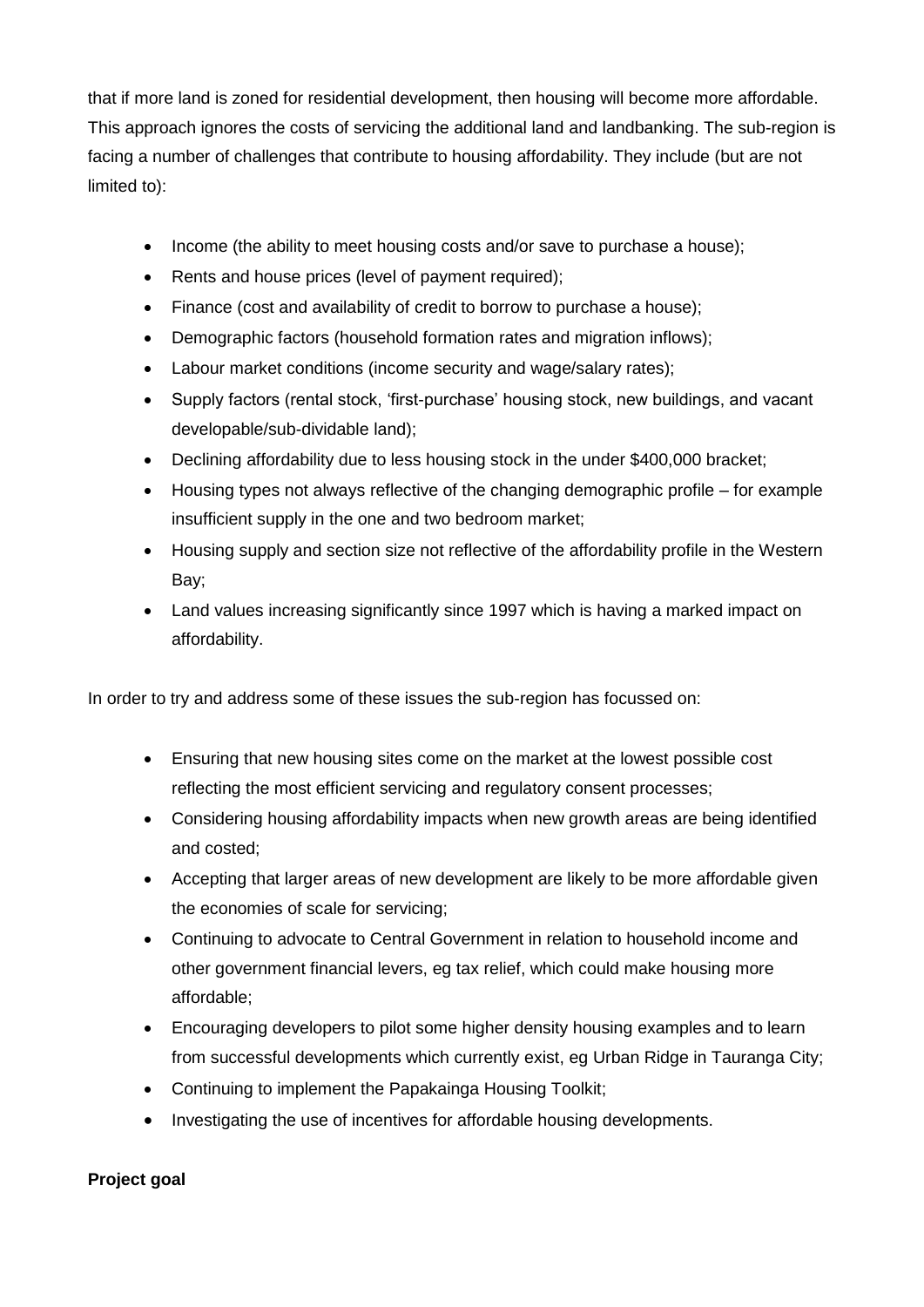Collate and summarise options and initiatives on housing affordability in the WBOP sub-region including best practise examples from New Zealand and internationally and recommend solutions for the sub-region and the collaborative partnership structures required to deliver them.

# **Project Manager**

Antoine Coffin, Tu Pakari

# **Project Scope**

This project reviews approaches across New Zealand and applies them to a western Bay of Plenty context.

It is expected that this work will be completed by late October 2012.

# **Project Inputs**

- SmartGrowth Housing Affordability Forum and TCC submissions to Productivity Commissions Inquiry report
- Tauranga City Council documented workshops with elected members and the development community (via Andy Mead).
- The report from the Productivity Commission's inquiry into housing affordability.
- Housing Stock and Demand reports from TCC and WBOPDC.
- The CRANZ report on affordable housing.
- The schedule of ways housing affordability could be increased prepared by this group.
- Case studies of Maori housing development successes (eg Mangatawa).
- University of Waikato demographics study and house type preferences
- Barriers to building on Maori multiply-owned Maori land.
- Commerce Select Committee Inquiry into Affordable Housing, 2007
- Papakainga Toolkit
- Affordable Housing Issues and Options for Consideration by Management Board, by Western Bay of Plenty District Council 2012.
- Assessment of Development Feasibility for the Wairakei Urban Growth Area

### **Project Outputs**

- Identification of the factors that have driven the increased cost of building a house and how many of these factors are influenced by SG;
- Recommendations for initiatives and solutions and identification of the collaborative arrangements required to influence them;
- Recommendations on actions that local government and other agencies can take;
- Recommendations on what 'affordable housing' means for developers;
- Table with key data for WBOP based on demonstrating the extent of the problem to our sub-region.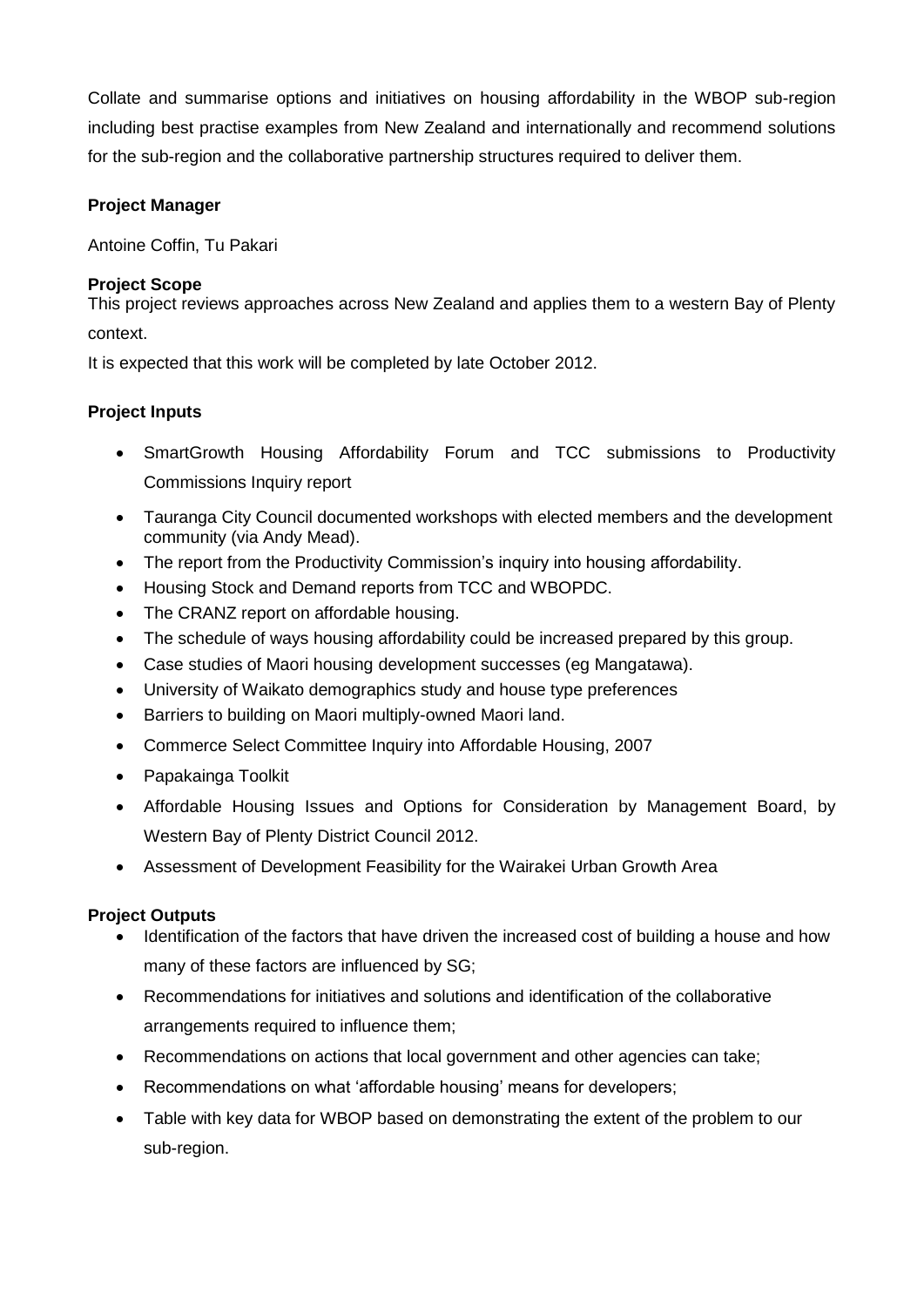#### **Methodology (breakdown of phases and key tasks)**

- 1. Literature review
- 2. Project Team meeting
- 3. Interviews with key partner and industry people
- 4. Identification of key issues identified from literature and feedback from partners.
- 5. Matrix Identification and assessment of tools, alignment with outcome area and appropriateness, mechanisms and processes for resolving barriers or challenges
- 6. Draft report
- 7. Presentation to Housing Affordability Forum and other forums
- 8. Edits from feedback
- 9. Presentation to IMG, CTWF, SGIC

#### **Project Resources**

Liz Davies, WBOPDC HAF Technical Group Ken Tremaine, Programme Advisor Andrew Mead, TCC

References relied on:

Affordable Housing Issues and Options for Consideration by Management Board Productivity Commission: *Affordable Housing SmartGrowth: Issues and Discussion Paper: 2012*

#### **Consultation requirements**

Affordable Housing Forum – feedback on brief and input into research report WBOPDC staff TCC staff Developers Forum Annie Hill (Technical Group) Links to PATAG SmartGrowth Strategic Partners

#### **Timeframes**

Identify the milestones that are necessary in order to achieve the output in the timeframe agreed by the Research Working Group including work-shopping and signoff with SGIC.

|               | Project inception meeting                                                                 | August |
|---------------|-------------------------------------------------------------------------------------------|--------|
| $\mathcal{P}$ | Literature review                                                                         | August |
| 3             | Identification of key issues identified<br>from literature and feedback from<br>partners. | August |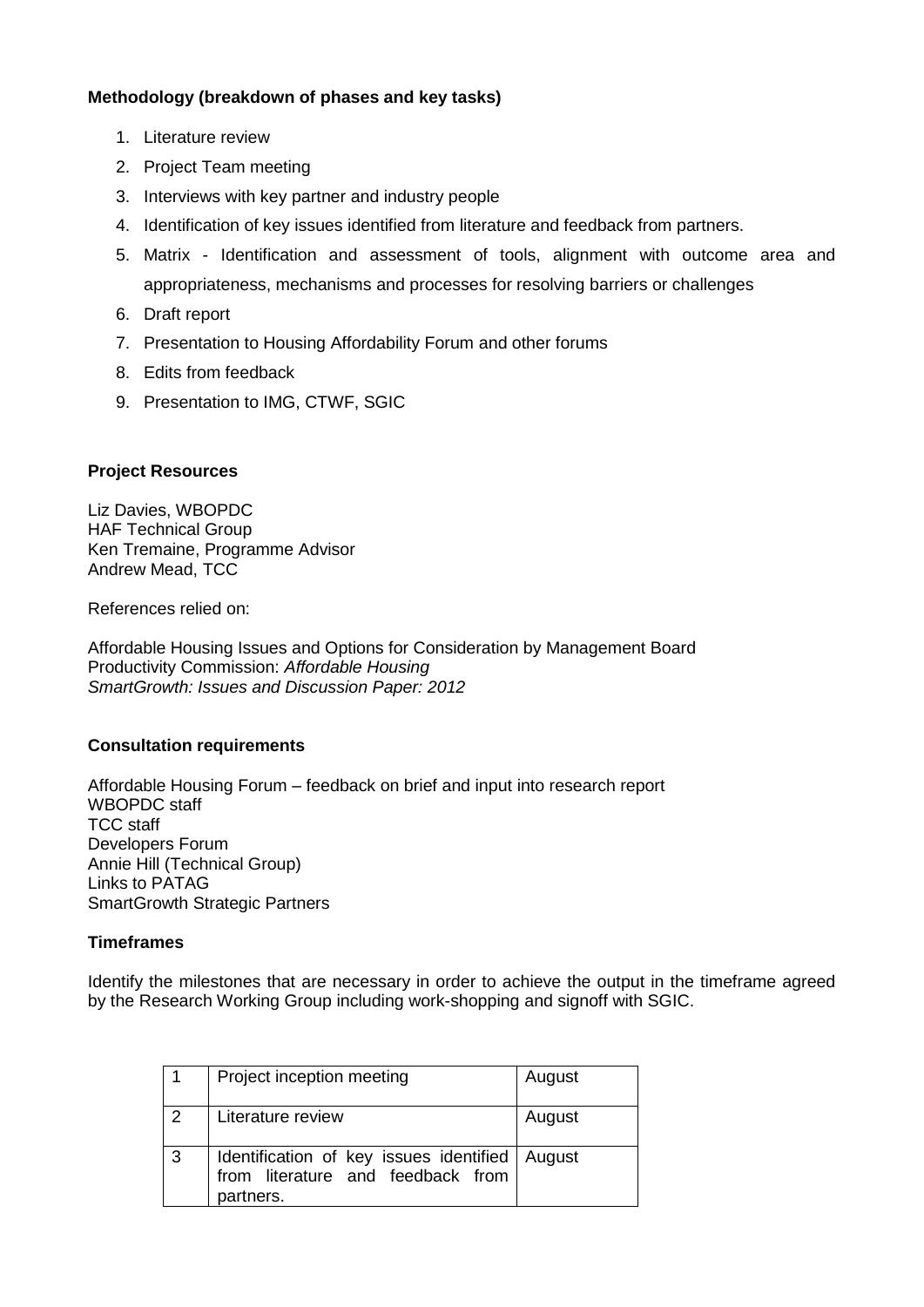| 4              | Analyisis of data and literature results                                   | Sept            |
|----------------|----------------------------------------------------------------------------|-----------------|
| 5              | Summary of current western Bay of                                          | Sept            |
|                | Plenty projects and activities                                             |                 |
| 6              | Identification of key themes<br><b>or</b><br>combinations that would<br>be | Sept            |
|                | appropriate for western Bay of Plenty                                      |                 |
| $\overline{7}$ |                                                                            | Oct 2012        |
|                | Draft report completed                                                     |                 |
| 8              | Presentation of draft report to IMG                                        | Oct 2012        |
| 9              | Presentation of draft report to SGIC                                       | 21 Nov 2012     |
| 10             | Peer reviews completed                                                     | <b>Nov 2012</b> |
| 11             | Presentation of findings to IMG                                            | 4 Dec 2012      |
| 12             | Presentation of findings to SGIC                                           | 19 Dec          |